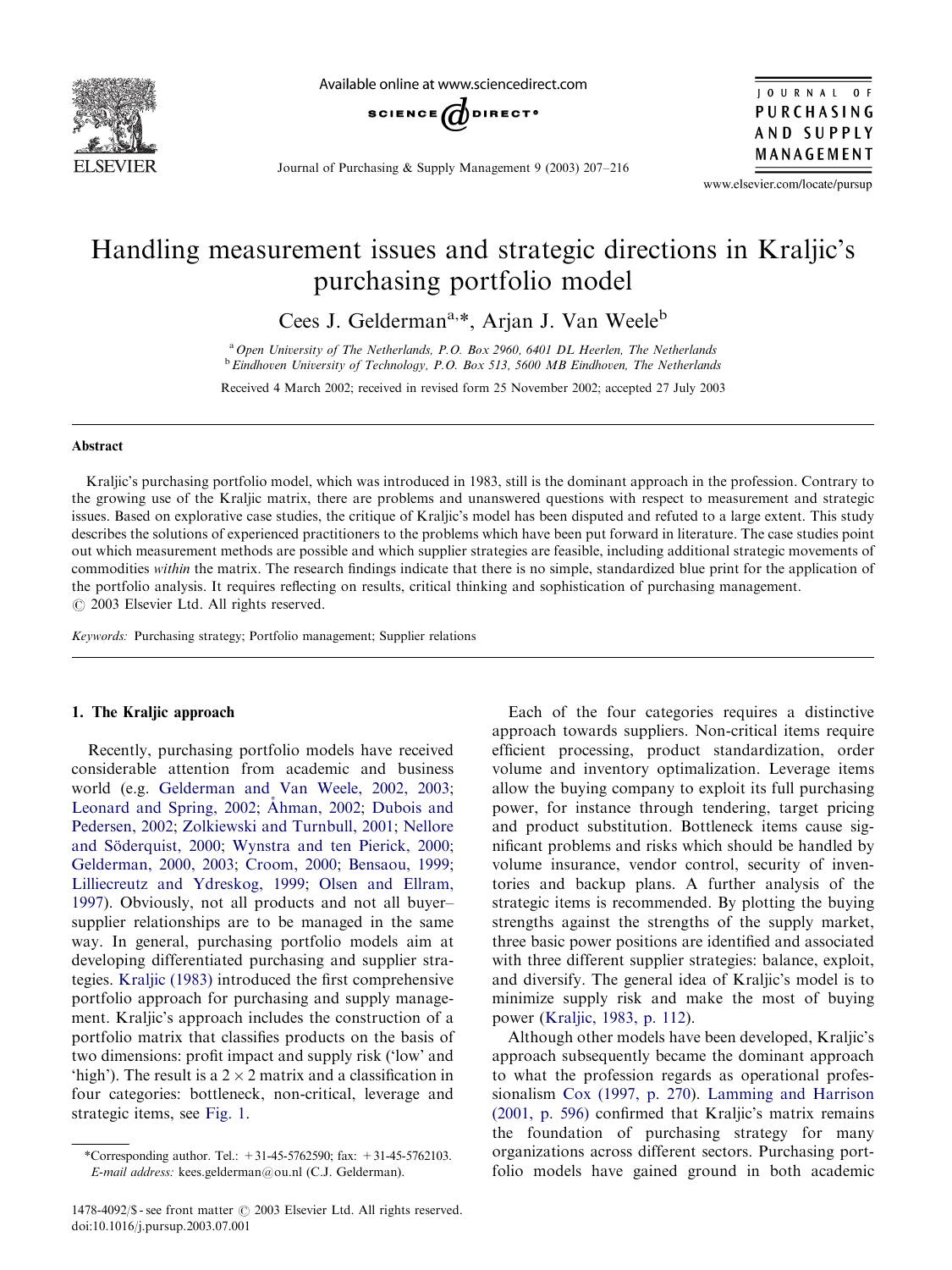<span id="page-1-0"></span>

Fig. 1. Dimensions and categories in the Kraljic matrix.

research as well as in practice ([Nellore and S](#page-9-0)ö[derquist,](#page-9-0) [2000, p. 246\)](#page-9-0). In the course of time, the Kraljic approach has entered many textbooks on purchasing and supply management. In contrast with a growing acceptance and use of purchasing portfolio models, there are problems and unanswered questions.

## 2. Critique and unanswered questions

In general, decisions based on portfolio models are proven to be sensitive to the choice of dimensions, factors, and weights. [Day \(1986\)](#page-9-0) concluded that measurement is considered to be the Achilles' heel for all portfolio models. What is exactly meant by 'profit impact' and 'supply risk'? How could or should we measure these dimensions in practice? [Nellore and](#page-9-0) [S](#page-9-0)ö[derquist \(2000, p. 246\)](#page-9-0) pointed at the risk that the variables used in portfolio analysis might not be accurate proxies for the dimensions they are supposed to measure. Theory does not provide prescriptions or procedures for measurement, leading [Ramsay](#page-9-0) [\(1996, p. 15](#page-9-0)) to conclude that these concepts are 'actually made up of a number of nebulous concepts without operational dimensions'. [Olsen and Ellram](#page-9-0) [\(1997, p. 105](#page-9-0)) emphasized that the weighting of each factor is the most important part of the implementation process, but at the same time very subjective. The decision-makers must come to an agreement on the relative importance of each factor. Besides that, there are usually demarcation problems with respect to the measurement of key variables. What is the exact distinction between 'a high' and 'a low' supply risk? If we have problems discriminating between categories, then the classification of products will be arbitrary and so will be the provided recommendations. [Homburg](#page-9-0) [\(1995, p. 829](#page-9-0)) concluded that recommendations should be applied with reserve, especially if a product is positioned near a demarcation line. [De Boer \(1998,](#page-9-0) [p. 4\)](#page-9-0) suggested a fully customized approach: organizations should determine their own criteria and their own specific threshold values.

The introduction of the Kraljic portfolio approach can be considered as a major breakthrough in the development of professional purchasing. [Syson \(1992,](#page-9-0) [p. 213\)](#page-9-0) concluded that Kraljic's approach represents 'the most important single diagnostic and prescriptive tool available to purchasing and supply management'. However, others find the Kraljic approach counterproductive, providing recommendations either to exploit power [\(Olsen and Ellram, 1997, p. 106\)](#page-9-0), or to avoid risk associated with the supplier exercising power [\(Dubois and Pedersen, 2002, p. 40\)](#page-9-0). It is argued that the complexity of business decisions does not allow for simple recommendations. How could one deduce strategies from a portfolio analysis that is based on just two dimensions? (e.g. [Heege, 1981, p. 23;](#page-9-0) [Dubois and](#page-9-0) [Pedersen, 2002, p. 40\)](#page-9-0). In addition, several authors have described and presented similar portfolio models, be it from a rather normative and deterministic perspective: one overall purchasing strategy for each cell/category (e.g. [Elliott-Shircore and Steele, 1985;](#page-9-0) [Syson, 1992;](#page-9-0) [Van](#page-9-0) [Weele, 1992;](#page-9-0) [Hadeler and Evans, 1994](#page-9-0)). From such publications it might be assumed that *all* strategic items should be managed by means of (strategic) partnerships. We must conclude that this would be in variance with Kraljic's intention, considering the three different supplier strategies for the strategic quadrant.

Often, the suppliers' side of the buyer–seller relationship is considered as a disregarded element in Kraljic's model. The Kraljic approach does not explicitly take into account the possible strategies and reactions of suppliers [\(Heege, 1981, p. 23;](#page-9-0) [Kamann, 2000, p. 1\)](#page-9-0). In a critical review of the Kraljic approach, [Dubois](#page-9-0) [and Pedersen \(2002, p. 35](#page-9-0)) argued that purchasing portfolio models using 'given products' as a point of departure, in addition to a dyadic perspective, may be counterproductive where purchasing efficiency is con-cerned. [Nellore and S](#page-9-0)ö[derquist \(2000, p. 264\)](#page-9-0) confirmed that it is imperative for any portfolio use to indicate the characteristics of the supplier with regard to the specification generation, the required relationship and the required type of specification for a given component. The design of a product entails issues that are not explicitly considered in portfolio models. Obviously, whether the product is developed by the supplier, the customer or developed jointly impacts on the relationships between parties ([Araujo et al., 1999\)](#page-9-0). Mismatches between buyer and seller are likely to occur if one does not take into account how a supplier (i.e. a marketing or sales manager) assesses the situation. And vice versa of course. A partnership is only possible if that is the strategic intent of both parties.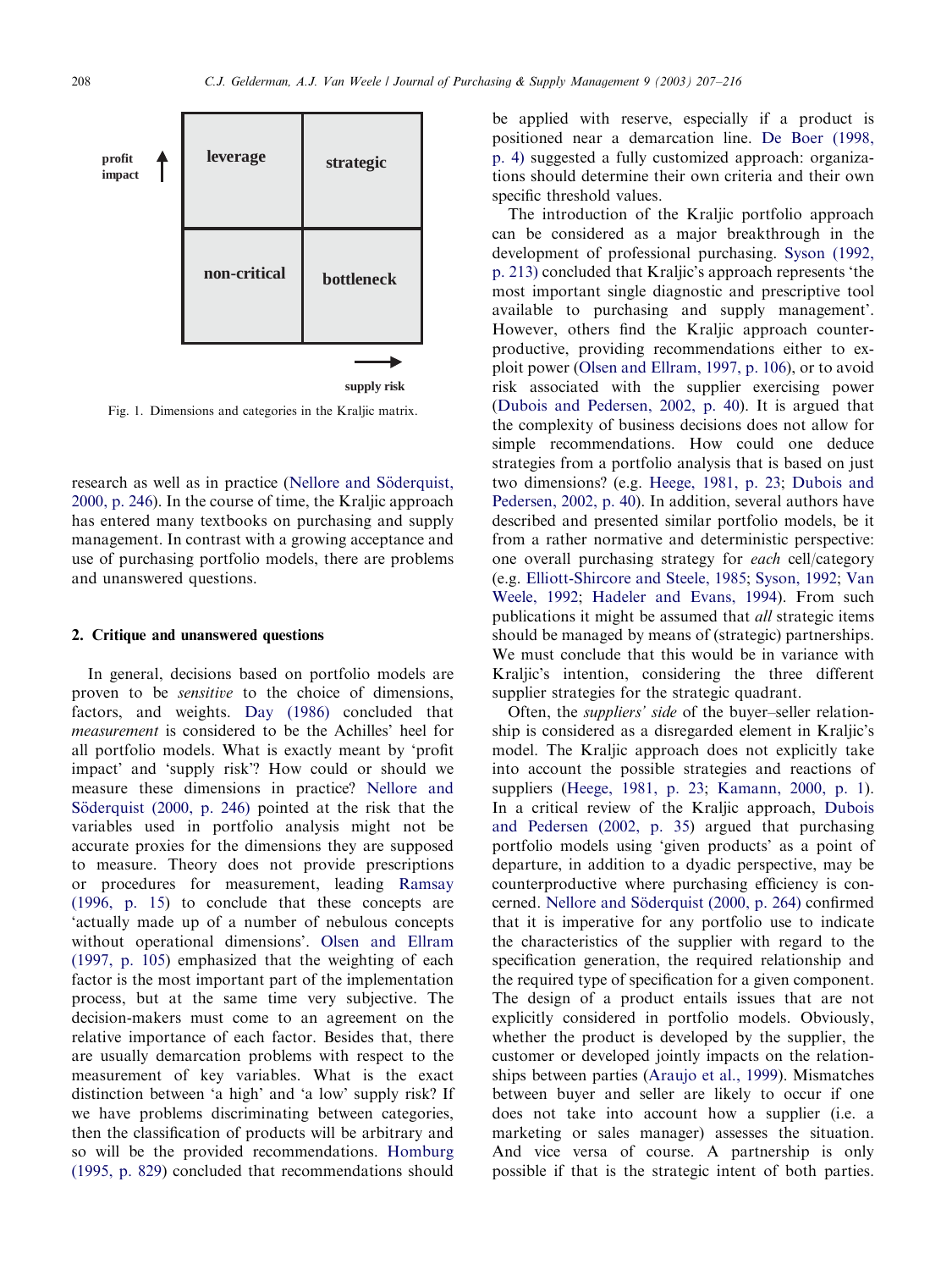Unquestionably, organizations must match their intentions and strategies.

[Lilliecreutz and Ydreskog \(1999, p. 68](#page-9-0)) stated that strategies that are solely based on Kraljic's matrix lack the dynamics of the power that the supplier can obtain. [Gelderman and Van Weele \(2000\)](#page-9-0) pointed at the natural conflict of interests in buyer/supplier relationships. Both are likely to prefer a dominant power position due to the attached benefits. As a result, positions in the Kraljic matrices will always be amendable to the dynamics of buyer/seller relationships. Parties are inclined to seek for possibilities of influencing their relative power position. [Cox \(2001, p. 13\)](#page-9-0) explicitly posited that a sufficient condition of success would be the ability to find ways to move from current positions of power to other more favourable positions. The Kraljic framework, however, does not provide guidelines for movements within the matrix. It is not clear if and how other positions in the matrix are to be pursued through the implementation of the recommended strategies. Under which conditions would it be advisable and feasible to pursue movements in the matrix? How should those movements be accomplished?

So far, we have discussed a number of issues and unanswered question with respect to Kraljic's portfolio approach. This critique of Kraljic, however, does not include the experience of practitioners. How do purchasing professionals handle such issues in practice? In general, what could we learn from their experience? Little is known about the actual use of portfolio models in purchasing. Most publications are conceptual or anecdotal by nature. This empirical study addresses the gap between the conceptual problems and the actual employment of purchasing portfolio models. The cases studies clarify the handling of measurement and strategic issues by experienced professionals.

# 3. Methodology

The main objective of the case studies is to identify and to describe advanced current practices with respect to purchasing portfolio models. The cases studies are aimed at answering the following set of research questions:

- 1. Considering the unclear guidelines and the unanswered questions with respect to the measurement of dimensions in purchasing portfolio analysis, how are these issues handled to the satisfaction of experienced purchasing professionals?
- 2. What kind of objectives and strategies are applicable, using Kraljic's portfolio matrix?
- 3. What kind of movements are considered in the Kraljic matrix, in terms of current positions, future positions (goals) and means (strategies)?

Three in-depth case studies were conducted, involving Dutch industrial firms. The case companies were selected on their experience with the use of a purchasing portfolio approach. A selective, non-random sample is in line with the exploratory nature of the research questions at hand. Naturally, the composition of the sample is not made with the aim of being statistically representative of a population.

Because we wanted to explore different possibilities of the portfolio approaches, different units of analysis were included. The first case study (at DSM) dealt with the use of a portfolio approach on the corporate level of the company, aimed at synergy and leverage across business units. For different kinds of products and product groups, the portfolio analysis serves as a framework for strategic discussion and ultimately for starting joint operations. The second case company (Akzo Nobel Coatings) is a large, global business area with plants all over the world. In more than 30 countries comparable portfolio analyses are performed for the different sub-business units (area business units). The portfolio analysis concerns the procurement of ingredients (raw materials), to be used in the end product, coatings. The third case is performed at the business unit level as well. However, the business context differs to a large extent. Te Strake is a fairly small, basically national manufacturer of technologically advanced modules. The importance of the limited number of customers is omnipresent. As a first tier supplier, Te Strake performs the portfolio analysis for each major customer separately: all items are positioned that are used for the production of the custom-made product (module) for a specific customer. Obviously, there is a different business context for the three cases. Appendix A summarizes the main situational factors that describe the most notable case specific circumstances.

Data were collected primarily through semi-structured interviews and secondary resources, such as internet web sites, annual reports, internal reports, and purchasing plans. A total number of 28 interviews were conducted. The case studies entailed the use of a keyinformant method, interviewing a selected, limited number of participants. Informants were all chosen for their specialized knowledge of and experience with the use of portfolio models in real-life purchasing, notably business unit managers, purchasing managers and senior buyers (judgement sample).

## 4. Measurement and use

From the various scopes of the case studies, it can be concluded that a purchasing portfolio approach can be applied on many different levels of aggregation. The generic nature of the Kralic approach allows for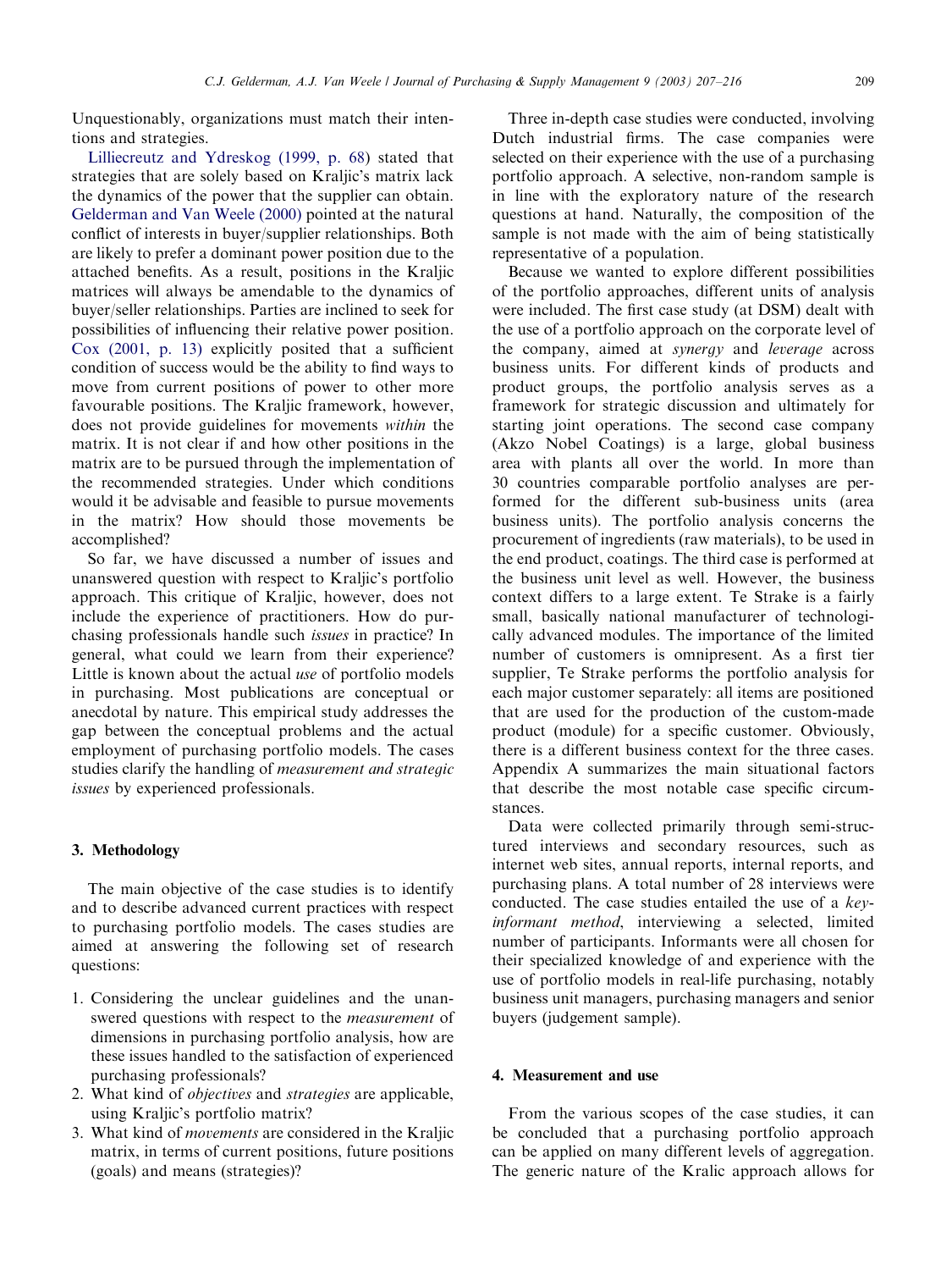customization, implying that users have to make all kinds of decisions, implementing the portfolio analysis. We have found that measurement issues and strategic issues are handled in different ways. Some of the differences can be explained by differences of scale, scope, value proposition and supply chain position. The conditions on end markets, the requirements of customers, and the overall business strategy were found to be significant circumstances for the selection of purchasing and supplier strategies.

The case studies illustrate differences in use frequency, occasion, and purpose. In every company a champion could be found, introducing and supporting the portfolio analysis. In our case studies, these 'product champions' were the highest purchasing professionals in the organization. It should be noted that performing a portfolio analysis means team work. The views of colleagues from different fields of expertise should be added to the more functional purchasing perspective. For a designer 'replaceability' might be important, while the production manager might focus on 'risk of failure'. For reasons of support and implementation, a crossfunctional team is required, with representatives from all relevant departments and specialist fields. [Fig. 2](#page-4-0) summarizes some of the most significant characteristics of the investigated portfolio approaches, examining use issues and measurement issues.

It was found that in all investigated case studies, the positioning of items (the measurement) was followed by a process of reviewing the positions in the matrix and a process of reflection on the consequences. Whatever method is selected, there are always subjective choices, limitations and elements that influence the actual positioning in the matrix. On closer consideration, questions have always to be answered for each position that is found in the matrix:

- Why is an item/product positioned in this specific spot?
- Are the found positions in line with previous expectations?
- Are positions, unintentionally and wrongfully, influenced by the measurement method?
- Are therefore readjustments necessary?
- How should one view and assess the found positions?
- What is the interpretation of the results?
- Where are points of intervention? Which risks are (un)acceptable?

In other words, after the matrix is filled, users reflect on the results. If necessary, manual adjustments are made. In-depth discussions on the positions in the matrix are considered as the most important phase of the analysis. Strategic discussions provide deeper insights and may lead more easily to consensus-based decisions. It is felt by the users that the Kraljic

framework facilitates these important discussions to a large extent.

The *first research question* of this study refers to measurement problems, associated with the use of a portfolio approach: how do experienced professionals handle issues with respect to the measurement of dimensions and factors? This question will be answered, by describing the solutions developed by different professionals. The case studies identified three kinds of different approaches to the *measurement issues*, connected to every purchasing portfolio analysis:

- DSM uses a consensus method,
- Akzo Nobel Coatings uses a one-by-one method,
- Te Strake uses a weighted factor score method.

We found a close connection between the measurement method and the handling of the demarcation problem ('what is high?' and 'what is low?'). The measurement methods also specified other measurement issues, such as the selection of dimensions and the determination of weights and scores.

The *consensus method* is predominantly based on a process of reasoning and discussing. The reaching of consensus is very important when choices are made with respect to the measurement of variables and factors, and ultimately for the positioning of items/product in the matrix. Advocates of this approach regard this as a very attractive feature of the portfolio analysis that is being used. Profound, open discussions about purchasing issues are considered as the most critical part of strategy development. Differences of opinions become very clear, allowing for a true strategic discussion. As a rule, points of view always have to be substantiated by facts. DSM uses this consensus method for years. Users are content with the *flexibility* and possibilities of this consensusbased approach.

Quite a different approach is the 'one-by-one' method that is used by Akzo Nobel Coatings. Just one key variable is selected per dimension. The financial value of items comes very close to the profit impact, the supply risk is usually operationalized by the number of (alternative) suppliers. As a result, positions in the matrix can be determined in a rather quick and unambiguous way. The one-by-one method is quite popular with purchasing professionals. The user does not need an advanced information system that includes quantitative or quantifiable data on a set of factors. A related benefit is that it allows for the comparison of different matrices that use the same variables. In addition, the method allows identifying to what extent products can shift to another quadrant. For instance, suppose product A is a raw material that is only available from one mine in the world, owned by one supplier. Suppose product B is a raw material of which the buying company requires its specifications to meet extremely high-quality elements. Obviously, products A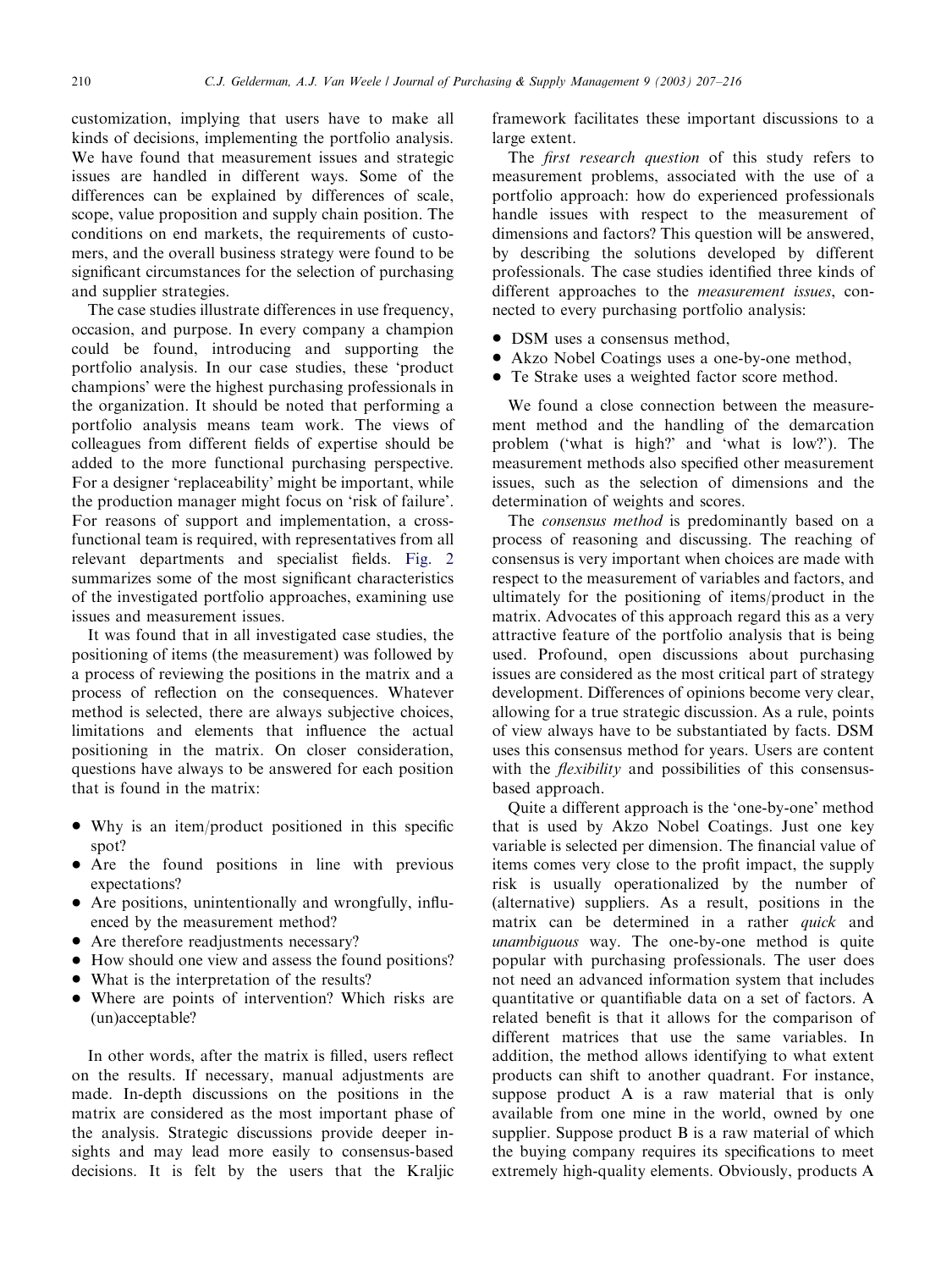<span id="page-4-0"></span>

|                                      | <b>DSM</b>                                                        | <b>Akzo Nobel Coatings</b>                                                                                                                                                           | <b>Te Strake</b><br><b>BU - E&amp;P</b>         |
|--------------------------------------|-------------------------------------------------------------------|--------------------------------------------------------------------------------------------------------------------------------------------------------------------------------------|-------------------------------------------------|
| Use issues                           |                                                                   |                                                                                                                                                                                      |                                                 |
| Frequency, occasion                  | irregularly, in response<br>to changes                            | regularly, fully integrated<br>with daily practice                                                                                                                                   | incidentally, on major<br>customer level        |
| Main advocate and<br>project manager | director purchasing<br>services                                   | purchasing vice<br>president of each BU                                                                                                                                              | strategic buyer of the<br>business unit         |
| Main purpose                         | to identify and to<br>develop synergy and<br>leverage across BU's | to detect and to cope<br>with supplier dependence                                                                                                                                    | to assess risk and to identify<br>possibilities |
| <b>Measurement issues</b>            |                                                                   |                                                                                                                                                                                      |                                                 |
| Method                               | consensus method                                                  | one-by-one method                                                                                                                                                                    | weighted factor score<br>method                 |
| Dimensions                           | - strategic importance<br>- supply risk                           | - value of purchases<br>- number of suppliers                                                                                                                                        | - profit impact<br>- supply risk                |
| Determination of factors             | during the analysis,<br>basically unlimited                       | in advance, factors<br>are dimensions                                                                                                                                                | in advance.<br>limited number                   |
| Measurement of factors               | consensus based                                                   | objectively                                                                                                                                                                          | consensus based                                 |
| Determination of<br>weights          | implicitly,<br>during the analysis                                | n.a.                                                                                                                                                                                 | explicitly,<br>in advance                       |
| Aggregation of<br>sub scores         | consensus based                                                   | n.a.                                                                                                                                                                                 | arithmetic<br>(additive model)                  |
| Demarcation                          | consensus based                                                   | objectively:<br>* the upper half of the<br>matrix contains all items that<br>add up to 80% of the total<br>purchase value<br>* 3 or more available suppliers<br>is a low supply risk | the midpoints of the<br>two constructed scales  |

Fig. 2. Characteristics of the purchasing portfolio approaches.

and B will be positioned in the strategic quadrant. While product A can hardly be shifted, product B could be moved towards the leverage quadrant, provided that its specification would be defined less strict, which opens the market to more supplier. In other words, additional background information is needed on products, markets and suppliers, in order to avoid that opportunities or threats might be neglected.

Te Strake uses a 'weighted factor score' method that includes a number of factors for each dimension. The method allows for a completely customized approach, deciding on factors, weights, and (usually) scores. Total scores per dimension are calculated in an additive model. Through the multiplication of scores and weights, the sub-scores are added to a single value.

Implicitly, it is assumed that a lower score on a factor can be compensated by a higher score on another factor. The user of an additive model should ask himself if this is an acceptable line of reasoning. For instance, if there is just a single supplier delivering a certain product, then there is a maximal dependence on this supplier. Would it be possible that the resulting supply risk is compensated

by other factors? Other disadvantages of the weighted method are:

- depending on the level of aggregation, it could be necessary to dispose of a large number of quantitative data that are rarely available in a purchasing information system,
- working with constituent factors, the overall picture can be hard to see, especially when dealing with large number of factors and weights.

On the other hand, the portfolio analysis can be fully customized, according to one's own views and requirements. All relevant factors can be included in the analysis. [Fig. 3](#page-5-0) provides an overview of the main differences between these three measurement methods.

The decision on the measurement method can be based on the following selection criteria, which are derived from the specific advantages and disadvantage of the methods:

- $\bullet$  the required objectiveness (high?, then 1-to-1),
- number of key factors (high?, then consensus or weighted factors),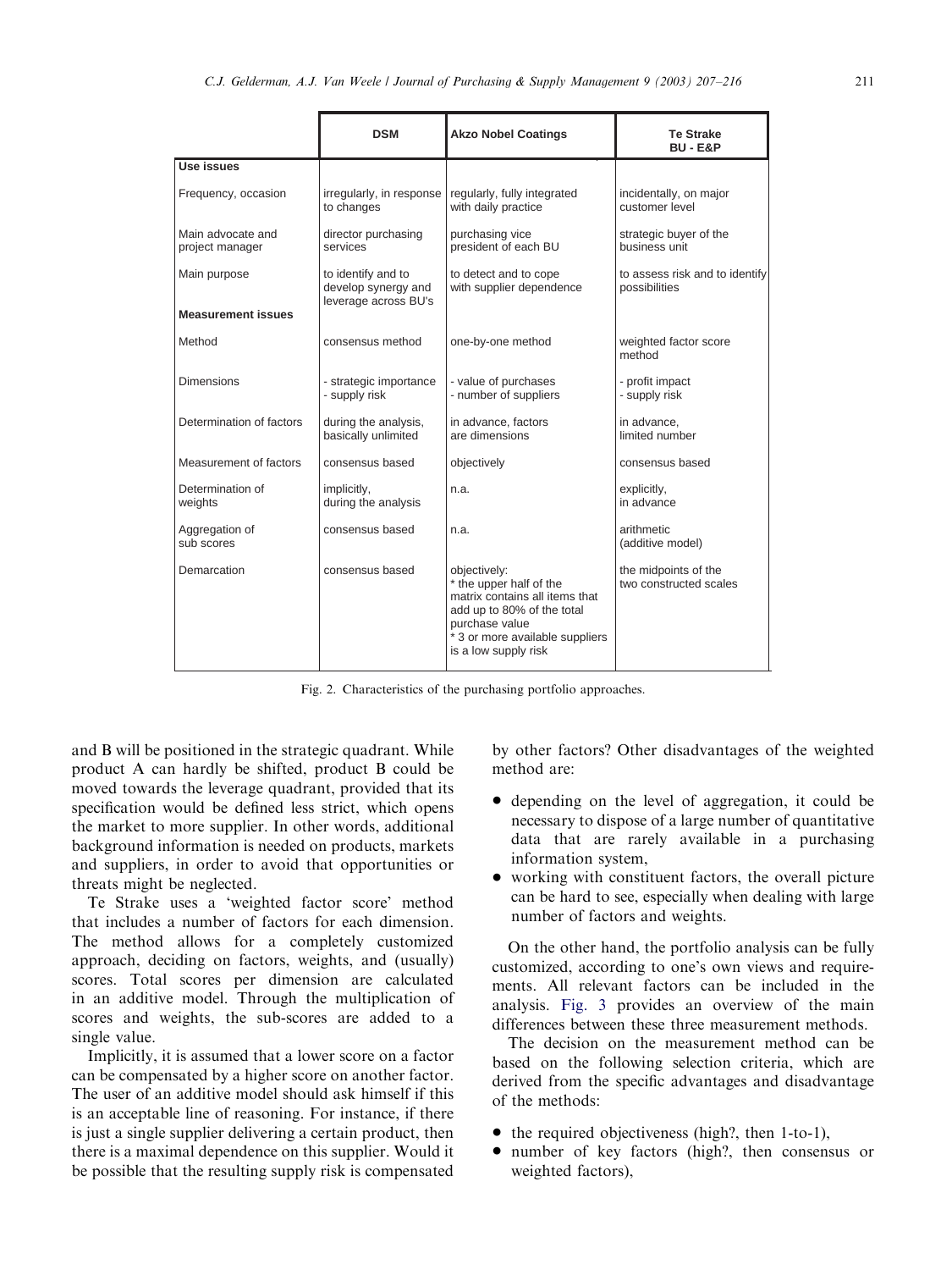<span id="page-5-0"></span>

Fig. 3. Overview of strategic directions for all categories.

- available time ('no' time?, then consensus or 1-to-1).
- needed customization and flexibility (high?, then weighted factors).

# 5. Strategic directions

The investigated cases made clear that the development of portfolio-based strategies requires additional information. In all case studies, it was found that additional information has been included in the portfolio analysis:

- $\bullet$  the overall business strategy,
- the situations on supply markets, and
- the performance capacities and intentions of (individual) suppliers.

The business strategy of Te Strake focuses on technological innovations, as first tier supplier. Purchasing and supply have to connect with these basic principles, partnering key suppliers for early involvement in product development and product improvement. The basic points of departure of Te Strake are for instance rather different in comparison to DSM, a firm that operates from an operational excellence perspective, always looking for cost reductions and efficiency. The marketing requirements on end markets are clearly translated by Akzo Nobel Coatings in guidelines for the development of purchasing strategies. Commodity markets are distinguished from niche markets, which affect the selection of purchasing objectives and strategies to a considerable extent. Obviously, the purchasing professional will take into account the situations on specific supply markets and the assessments of individual suppliers. Items with high supply risks will be treated differently, according to the reliability, the performance, the competences, and the intentions of the connected suppliers.

The second research question of this study refers to the objectives and strategies. The research revealed three levels of portfolio-based objectives: the item level, the category level, and the matrix level. In all of the three investigated cases, objectives were formulated at the item level. On a category level, objectives can be formulated for the four quadrants. For instance, DSM wants to empty the non-critical category as much as possible. Akzo Nobel Coatings employs very detailed, measurable objectives for the categories in the matrix. For example:

- reduce the number of items in the bottleneck quadrant by 5%, or
- increase the value of all leverage items to  $50\%$  by reducing the number and value of strategic and noncritical items.

Finally, it is possible to make statements on the matrix level. DSM for instance prefers a matrix that is filled in a particular way:

- the bottleneck and non-critical categories should be as empty as possible, by means of standardization and pooling of requirements,
- the leverage category should be filled with 'partners' of convenience', meeting key success factors of business units (always price and logistics), while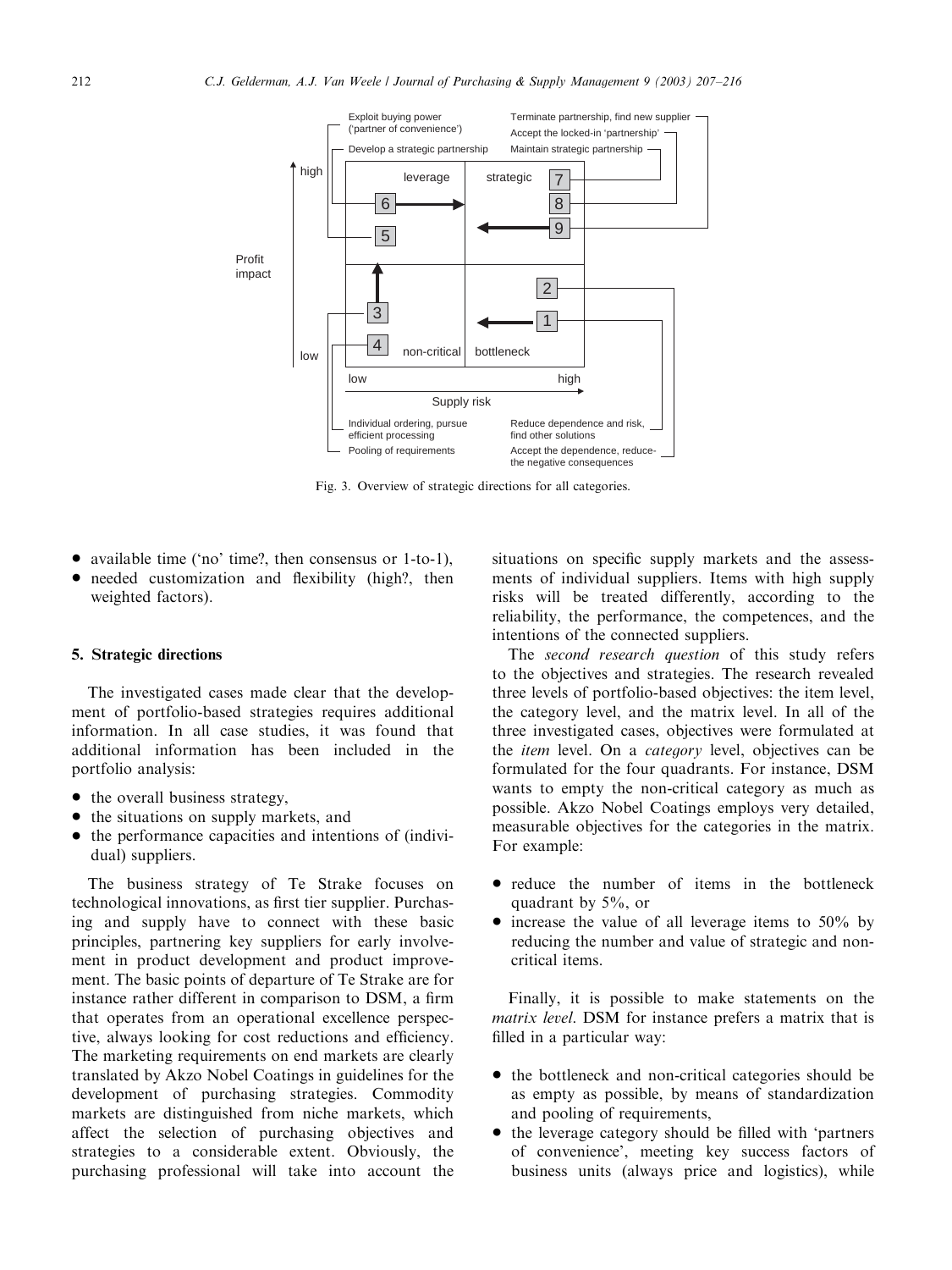the strategic category should only include 'strategic partners', with the proper capabilities for codesign.

Akzo Nobel Coatings uses an even more sophisticated system of developing portfolio-based objectives. For each area business unit the whole matrix is assessed, mainly based on the situations on their end markets. For instance, niche markets require high-quality ingredients. A logical consequence is that the strategic quadrant will be filled with a relatively large number of key suppliers, with whom close relationships are maintained.

The case studies clarified the selection of portfoliobased strategies for the four categories, which bring us to the question of how to find common ground between those different kinds of strategies. At first sight, we concluded that they were incomparable. However, taking a closer look and taking up a higher level of abstraction, we did found some striking similarities, in spite of the differences in the level of the investigated cases. The strategies and their conditions usually refer to (im)possibilities to reduce the dependence on a supplier and to (im)possibilities to increase buying power. We will come back to these issues.

#### 6. Moving in the matrix

The *third research question* explicitly refers to possibilities of moving in the matrix. [Fig. 3](#page-5-0) provided an overview of portfolio-based strategies. The case studies revealed that, additionally to Kraljic's theory, experienced practitioners were very aware of the different choices within each quadrant. Based on the interviews and the overview of selected strategies, we have concluded that for each category two different kinds of strategic directions can be distinguished:

1. actions to hold the same positions in the matrix, and 2. actions to pursue other positions in the matrix.

Holding on to a position implicitly means that current circumstances are taken for granted. We have observed that a position in the matrix can be accepted for different reasons, sometimes positive, sometimes referring to a negative choice. A position might be preferred because a firm is convinced that it is the best position for a certain item. In other cases a position might be accepted, because there are no realistic possibilities for change. The first type of strategies are of a more active, radical nature. When possible and desirable, other positions in the matrix are identified and pursued. This dichotomy between 'holding position' and 'moving to another position' has laid the foundation of the conceptual model of strategic directions in the Kraljicmatrix, as is visualized in [Fig. 3](#page-5-0). We will illustrate and amplify on the dichotomy for each product category.

If we take a look at the bottleneck and the strategic quadrant at the right side of the matrix, those movements are pursued that reduce the supply risk. In terms of the matrix, this means moving to the left. Non-critical items are moved upwards, leverage positions could be exchanged for strategic positions. We will elaborate the strategic directions that can be identified in the conceptual model.

## Bottleneck items

- (1) Moving to another position: 'decomplex the product, find a new supplier'. Bottleneck items are by definition of low value and of high risk. It should be interesting enough, especially from an economic point of view, to search for other solutions. The most common alternatives refer to the product (broadening specifications/decomplex) or to the supplier (searching, managing and developing suppliers, or cross-sourcing). These measures must lead to a lower level of supply risk and a lower level of the dependence on a supplier. This means a shift towards the non-critical quadrant.
- (2) Holding the position: 'accept the dependence on a supplier, assurance of supply'. If no other options are feasible, then the category remains the same. Common responses to unfavourable bottleneck positions are contingency planning in combination with risk analysis, consignment systems, long-term contracting with an emphasis on quality and assurance of supply, and ultimately keeping (extra) stocks.

## Non-critical items

- (3) Moving to another position: 'pooling of requirements'. Preferably, non-critical items are put together in large quantities, increasing the buying power of the firm. If necessary, a process of standardization is pursued. The pooling strategy is executed by a framework agreement with a preferred supplier, systems contracting, a Vendor Managed Inventory system, or an e-procurement solution. The strategic direction is in all cases toward the leverage quadrant, resulting in lower direct and indirect purchasing costs.
- (4) Holding the position: 'individual ordering, efficient processing'. Whenever it is not possible to pool the purchasing requirements, the only remaining option is some type of individual ordering, for instance by means of a purchase card. The purchasing strategy is aimed at reducing the indirect purchasing costs which are connected with administrative activities (ordering, invoicing and buying processes).

Leverage items

(5) Holding the position: 'exploit buying power, maintain a partnership of convenience'. The generally preferred leverage position can be used for a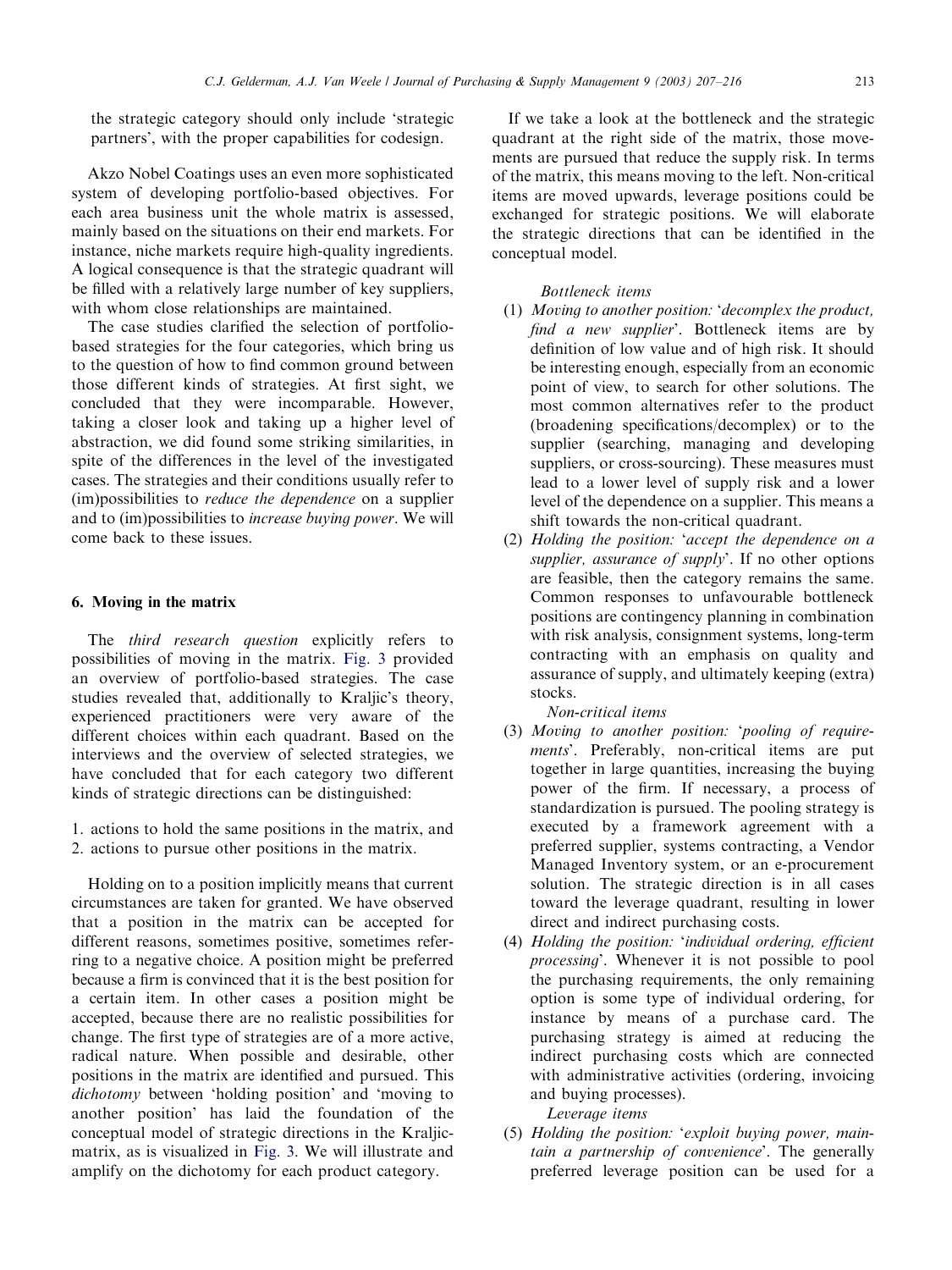rather aggressive supplier management. Competitive bidding and short-term contracts are feasible options to exploit the leverage position. The dominant power position allows for a command strategy. In one of the investigated cases, leverage suppliers are aptly referred to as 'partners of convenience'.

(6) Moving to another position: 'develop a strategic partnership'. Exceptionally, the leverage position is abandoned in search for a more strategic partnership with a supplier. A cooperative strategy is only pursued, if the supplier involved is willing and capable of contributing to the competitive advantage of the firm. Such a new role is only feasible for technologically advanced suppliers. The case studies revealed that the move from 'leverage' to 'strategic' should be considered as an exception to the rule.

Strategic items

- (7a) Holding the position: 'maintain a strategic partnership'. Long-term relationships with key suppliers should always contribute to the competitive advantage of the firm, as we have underlined. Such relationships include mutual trust, mutual commitment, and an open exchange of information. These relationships were found to be rare in the case studies. A successful partnership can be very valuable for both parties.
- (7b) Holding the position: 'accept a locked-in partnership'. On the other hand, a position in the strategic quadrant may be due to unchosen, unfavourable conditions. The resulting 'locked-in' situation is commonly caused by a patent position, a monopoly position, high switching costs (asset specificity) or by the directions of a major customer. These circumstances produce an involuntary stay at the strategic quadrant.
- (8) Moving to another position: 'terminate a partnership, find a new supplier'. A partnership may develop in an undesirable way. A supplier's performance may become unacceptable and incorrigible. This may start a painful process of reducing the dependence on the supplier involved. The firm will have to search, develop and contract another supplier, while bringing the relationship with the non-performing supplier to an end.

With these generic descriptions of purchasing strategies, based on portfolio analysis, we have answered the third research question: what kinds of movements are considered in the Kraljic matrix? We have filtered and analysed the responses in the interviews and summarized

the findings. This process has resulted in an overview of possibilities, which is visualized and represented in [Fig. 3](#page-5-0).

# 7. Conclusions

The case studies departed from the contention that we needed to gain a better understanding of how purchasing portfolio models are being used in practice and how they could be used by purchasing professionals in order to pursue effective differentiated purchasing strategies. Publications have identified a number of problems and unanswered questions, but they do not reveal how purchasing professionals actually handle those issues. This study has clarified these issues, describing advanced practices with respect to purchasing portfolio models. The research questions referred to *measurement* issues and portfolio-based strategies.

The investigated cases provided useful insights in the possibilities and actual employment of purchasing portfolio analysis. The cases studies revealed three distinctive measurement methods:

- (1) consensus method,
- (2) one-by-one method,
- (3) weighted factor score method.

Each method satisfies the needs and expectations of the different users. The reason for this can be found in the additional steps that have to be taken in the portfolio analysis. Before strategic actions are determined, it is imperative to complete a further process of interpreting and reflecting on the results. The filling of a matrix should be considered as the starting point of portfolio analysis, definitely not the finishing point. After the matrix is filled, it is imperative that users reflect on the results. If necessary, manual adjustments should be made. In-depth discussions on the positions in the matrix are considered as the most important phase of the analysis. Strategic discussions provide deeper insights and may lead more easily to consensus-based decisions. It is felt by the users that the Kraljic framework facilitates these important discussions to a large extent.

Some argue that the complexity of business decisions does not allow for simple recommendations. How could one deduce strategies from a portfolio analysis that is based on just two basic dimensions (e.g. [Dubois and](#page-9-0) [Pedersen, 2002, p. 40](#page-9-0))? Actually, the answer is simple: one cannot! In addition to the various factors that constitute the two dimensions of any matrix, we have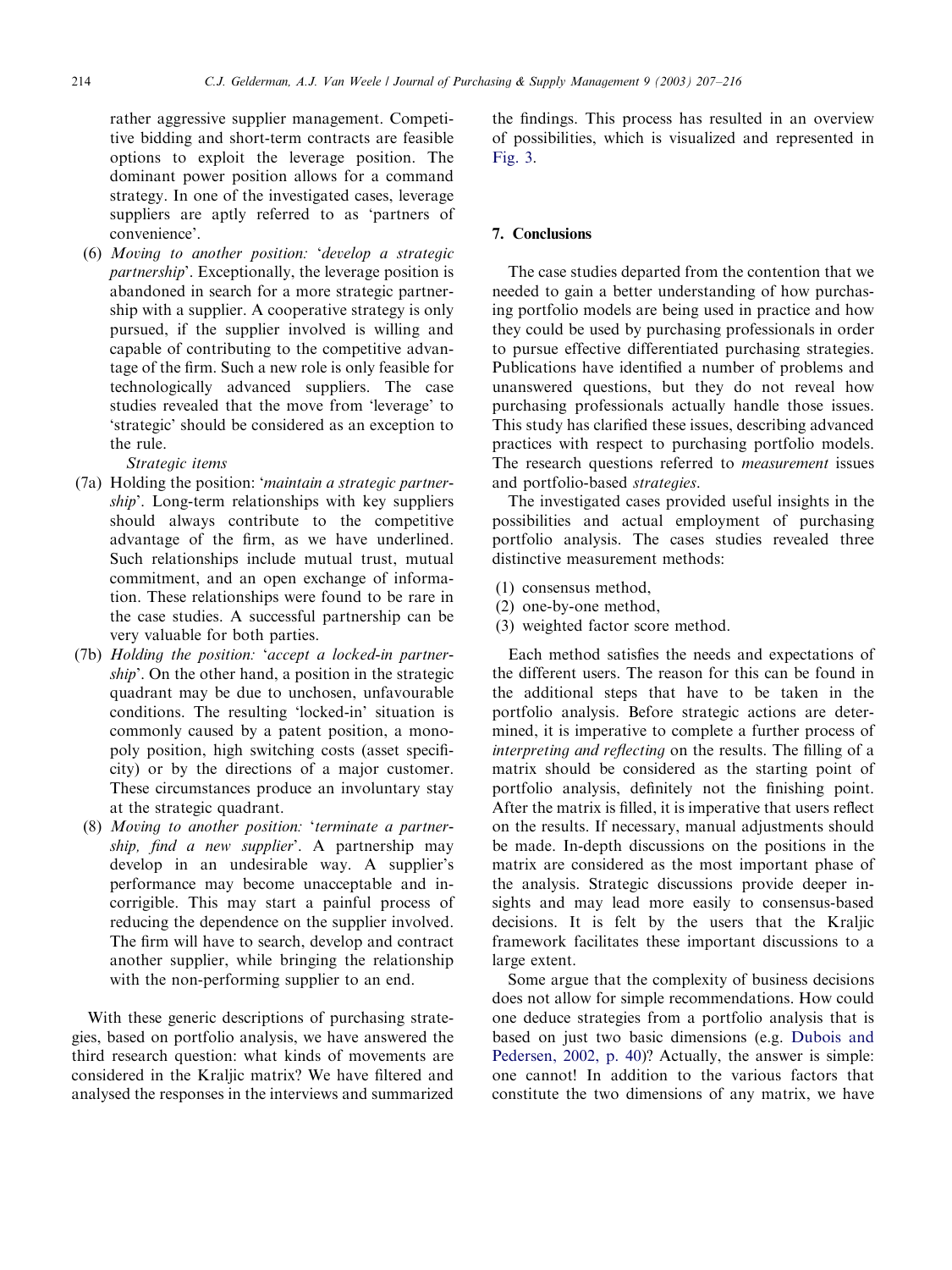found that experienced portfolio users always included additional information on:

- $\bullet$  the *overall business strategy* (related situations on end markets),
- $\bullet$  the specific situations on *supply markets*, and
- the capacities and the intentions of *individual* suppliers.

Unquestionably, the supplier's side should be included in any strategic thinking on the field of purchasing and supply management. Practitioners have found a reply to the critique of the Kraljic approach, which stated that the supplier's side is a disregarded element in Kraliic's model.

The selection of portfolio-based purchasing strategies was explored as well. Based on the case studies, a conceptual model of strategic directions has been presented, providing insights and overview of the main strategic choices for the categories in the matrix. In addition to Kraljic's strategic recommendations, different kinds of strategic responses were identified and described for each item category. A dichotomy was identified between:

- strategies to hold a position  $(1)$ , and
- $\bullet$  strategies to move to another position (2).

At the right side of the matrix (in the bottleneck and the strategic areas), movements are pursued in order to reduce a high level of supply risk. In terms of the matrix, this means moving to the left. Non-critical items are preferably moved upwards, exceptionally leverage positions are exchanged for strategic positions. These are the most common movements within the matrix.

We have described and discussed the critique of Kraljic's model. Publications have stated questions and problems with respect to:

- the measurement of variables,
- the disregard for the supplier's side,
- $\bullet$  the selection of strategies based on two dimensions,
- the limited and deterministic character of the strategic recommendations, and
- the absence of explicit movements within the matrix.

The research findings indicate that experienced practitioners have found effective solutions to these problems. We must conclude that the portfolio approach is very helpful in positioning commodities in the different segments and in developing differentiated purchasing strategies. However, we should bear in mind that there is no simple, standardized blue print for the application of the portfolio analysis. It requires critical thinking and sophistication of purchasing management. Although the findings are based on a limited number of case studies, the authors feel that the study has contributed to a better assessment of the critique on Kraljic's model and to a better understanding of the possibilities of a purchasing portfolio approach in practice.

# Appendix A

Context of the investigated cases is described in Table 1.

Table 1

|                                     | <b>DSM</b>                                                                             | Akzo nobel coatings                                    | Te Strake                                         |
|-------------------------------------|----------------------------------------------------------------------------------------|--------------------------------------------------------|---------------------------------------------------|
| Investigated unit/level of analysis | Corporate level                                                                        | Business area coatings                                 | Business unit (E&P) Engineering<br>and Production |
| Supply chain position               | Main manufacturer                                                                      | Main manufacturer                                      | First tier supplier                               |
| Main products                       | Chemical, biotechnical products<br>and plastics                                        | Decorative and industrial<br>coatings                  | Mechatronical modules, units<br>and machines      |
| Customers                           | Large number of industrial<br>markets and customers                                    | Mass markets of professional<br>users and consumers    | Small number of industrial<br>customers           |
| <b>Sales</b>                        | Euro 6.4 billion                                                                       | Euro 5.6 billion                                       | Euro 39.2 million                                 |
| Purchase spend                      | $60\%$                                                                                 | Raw materials: 43%                                     | $68\%$                                            |
| Organization of purchasing          | Basically decentralized with a<br>centralized purchasing unit                          | System of lead buying, main<br>buying and local buying | Customer focus teams                              |
| Main spend groups                   | Chemicals, raw materials,<br>technical products/services, and<br>physical distribution | Raw materials                                          | Electrical and mechanical parts<br>and components |